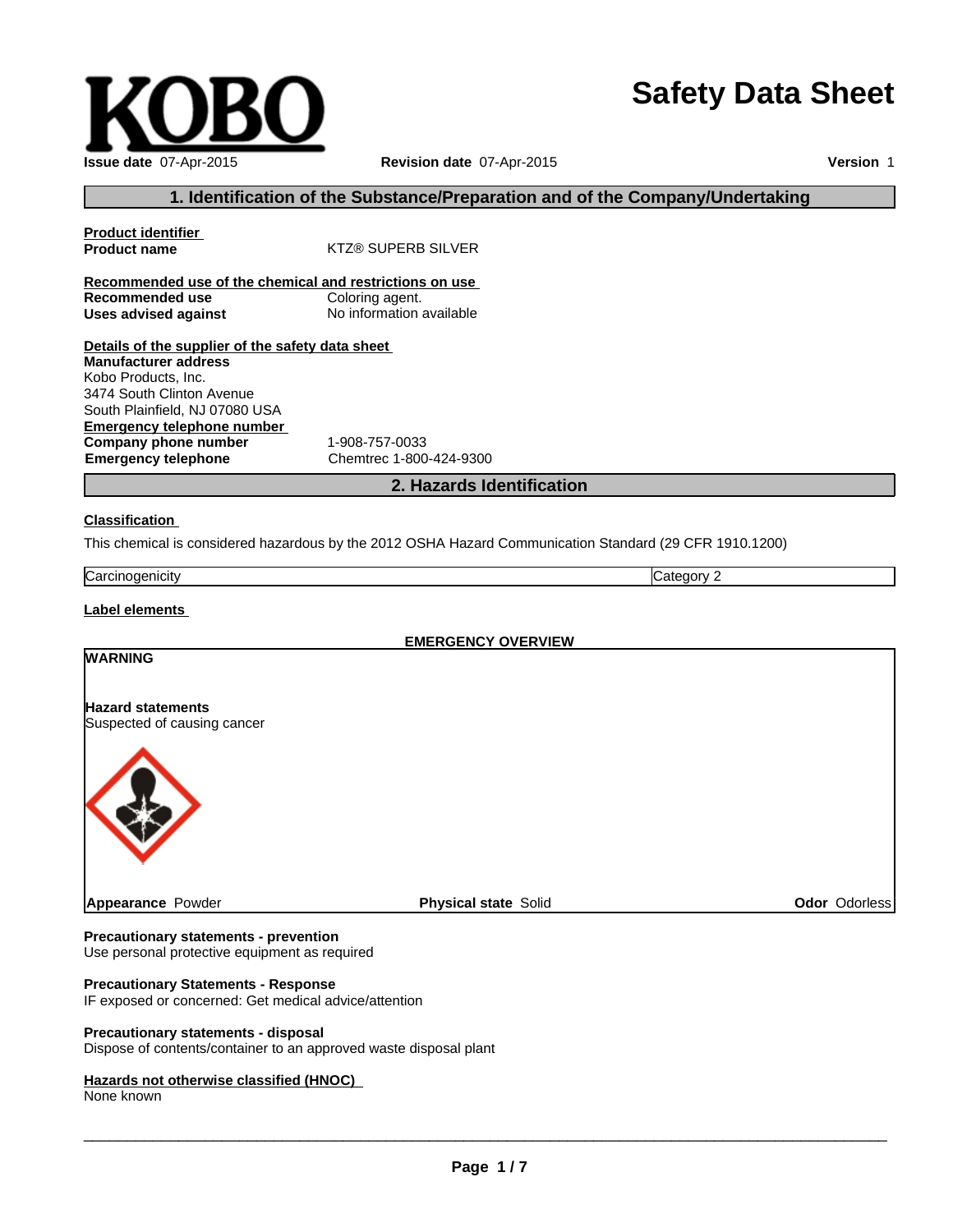**Other Information**

No information available

# **3. Composition/information on Ingredients**

 $\_$  , and the set of the set of the set of the set of the set of the set of the set of the set of the set of the set of the set of the set of the set of the set of the set of the set of the set of the set of the set of th

| <b>Chemical name</b>  | <b>CAS No</b> | Weight-%  |
|-----------------------|---------------|-----------|
| Mica                  | 12001-26-2    | 65.0-78.0 |
| ı dioxide<br>Titanium | 13463-67-7    | 22.0-34.0 |

| 4. First aid measures                                                      |                                                                                                                                    |  |
|----------------------------------------------------------------------------|------------------------------------------------------------------------------------------------------------------------------------|--|
| <b>First aid measures</b>                                                  |                                                                                                                                    |  |
| <b>General advice</b>                                                      | If symptoms persist, call a physician.                                                                                             |  |
| Eye contact                                                                | Rinse immediately with plenty of water, also under the eyelids, for at least 15 minutes. If<br>symptoms persist, call a physician. |  |
| <b>Skin contact</b>                                                        | Wash off immediately with soap and plenty of water while removing all contaminated<br>clothes and shoes.                           |  |
| <b>Inhalation</b>                                                          | Remove to fresh air. If breathing is irregular or stopped, administer artificial respiration.                                      |  |
| Ingestion                                                                  | If swallowed, do not induce vomiting: seek medical advice immediately and show this<br>container or label.                         |  |
| Self-protection of the first aider                                         | Use personal protective equipment as required.                                                                                     |  |
| Most important symptoms and effects, both acute and delayed                |                                                                                                                                    |  |
| <b>Symptoms</b>                                                            | No known effects under normal use conditions.                                                                                      |  |
| Indication of any immediate medical attention and special treatment needed |                                                                                                                                    |  |
| Note to physicians                                                         | Effects of exposure (inhalation, ingestion or skin contact) to substance may be delayed.                                           |  |

# **5. Fire-fighting measures**

**Suitable extinguishing media**

Use extinguishing measures that are appropriate to local circumstances and the surrounding environment.

**Unsuitable extinguishing media** No information available.

**Specific hazards arising from the chemical**

None in particular.

**Explosion data Sensitivity to mechanical impact** None. **Sensitivity to static discharge** 

**Protective equipment and precautions for firefighters**

Use personal protective equipment as required.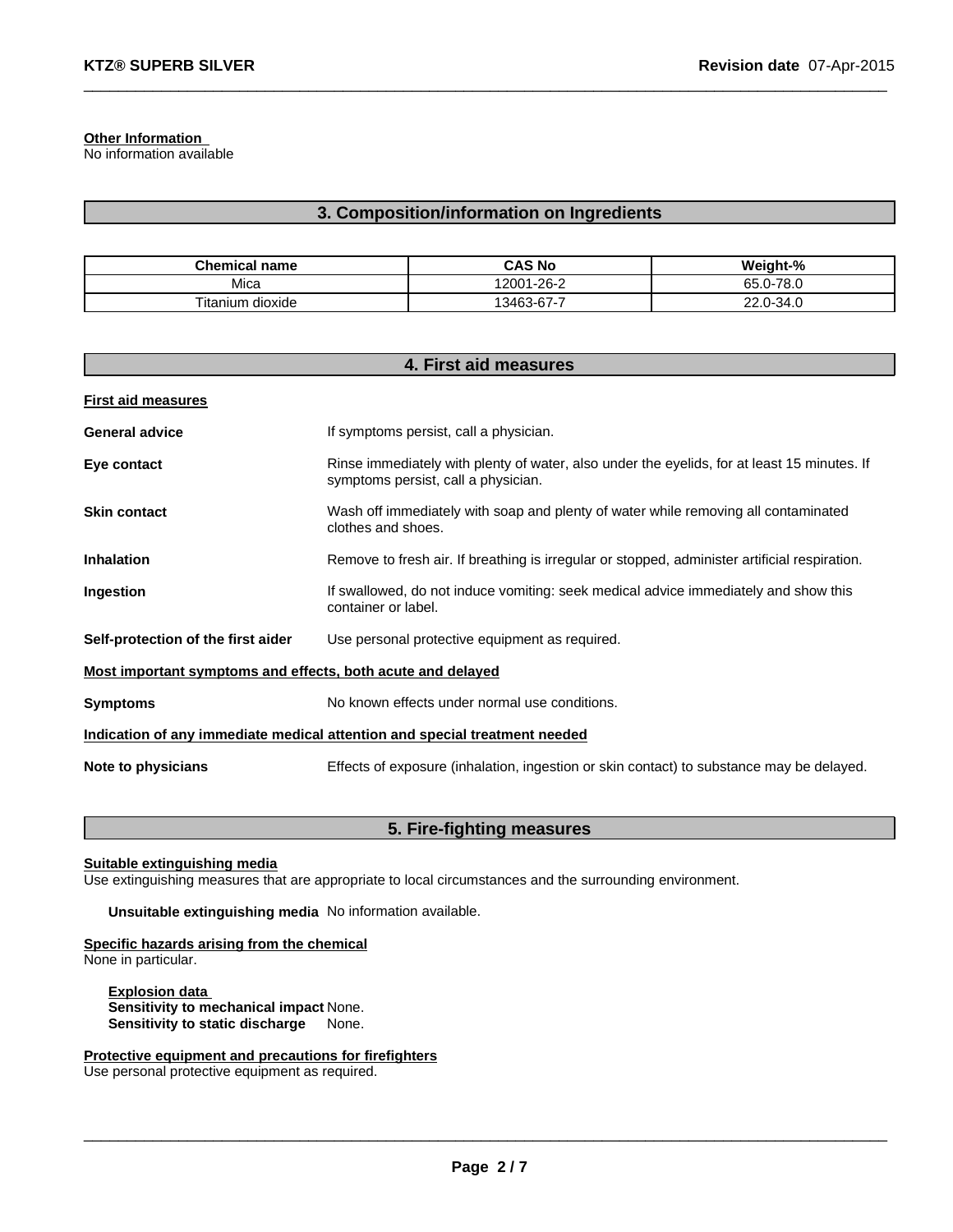# **6. Accidental release measures**

 $\_$  , and the set of the set of the set of the set of the set of the set of the set of the set of the set of the set of the set of the set of the set of the set of the set of the set of the set of the set of the set of th

## **Personal precautions, protective equipment and emergency procedures**

| <b>Personal precautions</b>                          | Use personal protective equipment as required. Avoid contact with eyes and skin. Wash<br>thoroughly after handling. |  |
|------------------------------------------------------|---------------------------------------------------------------------------------------------------------------------|--|
| For emergency responders                             | Use personal protective equipment as required.                                                                      |  |
| <b>Environmental precautions</b>                     | Collect spillage. Do not allow into any sewer, on the ground or into any body of water.                             |  |
| Methods and material for containment and cleaning up |                                                                                                                     |  |
| <b>Methods for containment</b>                       | Prevent further leakage or spillage if safe to do so.                                                               |  |
| Methods for cleaning up                              | Avoid creating dust. Sweep up and shovel into suitable containers for disposal.                                     |  |
| Prevention of secondary hazards                      | Clean contaminated objects and areas thoroughly observing environmental regulations.                                |  |

| 7. Handling and Storage                                      |                                                                                                                      |  |
|--------------------------------------------------------------|----------------------------------------------------------------------------------------------------------------------|--|
| <b>Precautions for safe handling</b>                         |                                                                                                                      |  |
| Advice on safe handling                                      | Use personal protective equipment as required. Use only in well-ventilated areas. Wash<br>thoroughly after handling. |  |
| Conditions for safe storage, including any incompatibilities |                                                                                                                      |  |
| <b>Storage conditions</b>                                    | Keep container tightly closed in a dry and well-ventilated place. Store at ambient conditions.                       |  |
| Incompatible materials                                       | Strong oxidizing agents. Strong acids.                                                                               |  |

# **8. Exposure Controls/Personal Protection**

# **Control parameters**

## **Exposure guidelines**

| <b>Chemical name</b> | <b>ACGIH TLV</b>                            | <b>OSHA PEL</b>                          | <b>NIOSH IDLH</b>                            |
|----------------------|---------------------------------------------|------------------------------------------|----------------------------------------------|
| Mica                 | TWA: $3 \text{ mq/m}^3$ respirable fraction | $\overline{\phantom{a}}$                 | IDLH: 1500 mg/m <sup>3</sup>                 |
| 12001-26-2           |                                             |                                          | TWA: $3 \text{ mg/m}^3$ containing $\lt 1\%$ |
|                      |                                             |                                          | Quartz respirable dust                       |
| Titanium dioxide     | TWA: $10 \text{ mg/m}^3$                    | TWA: $15 \text{ mg/m}^3$ total dust      | IDLH: $5000 \text{ mg/m}^3$                  |
| 13463-67-7           |                                             | (vacated) TWA: $10 \text{ mg/m}^3$ total |                                              |
|                      |                                             | dust                                     |                                              |

## **Appropriate engineering controls**

| <b>Engineering controls</b> | Ensure adequate ventilation, especially in confined areas. |
|-----------------------------|------------------------------------------------------------|
|                             |                                                            |

## **Individual protection measures, such as personal protective equipment**

| <b>Eye/face protection</b>     | Wear safety glasses with side shields (or goggles).                       |
|--------------------------------|---------------------------------------------------------------------------|
| Skin and body protection       | Wear protective gloves and protective clothing.                           |
| <b>Respiratory protection</b>  | In case of insufficient ventilation, wear suitable respiratory equipment. |
| General hygiene considerations | Handle in accordance with good industrial hygiene and safety practice.    |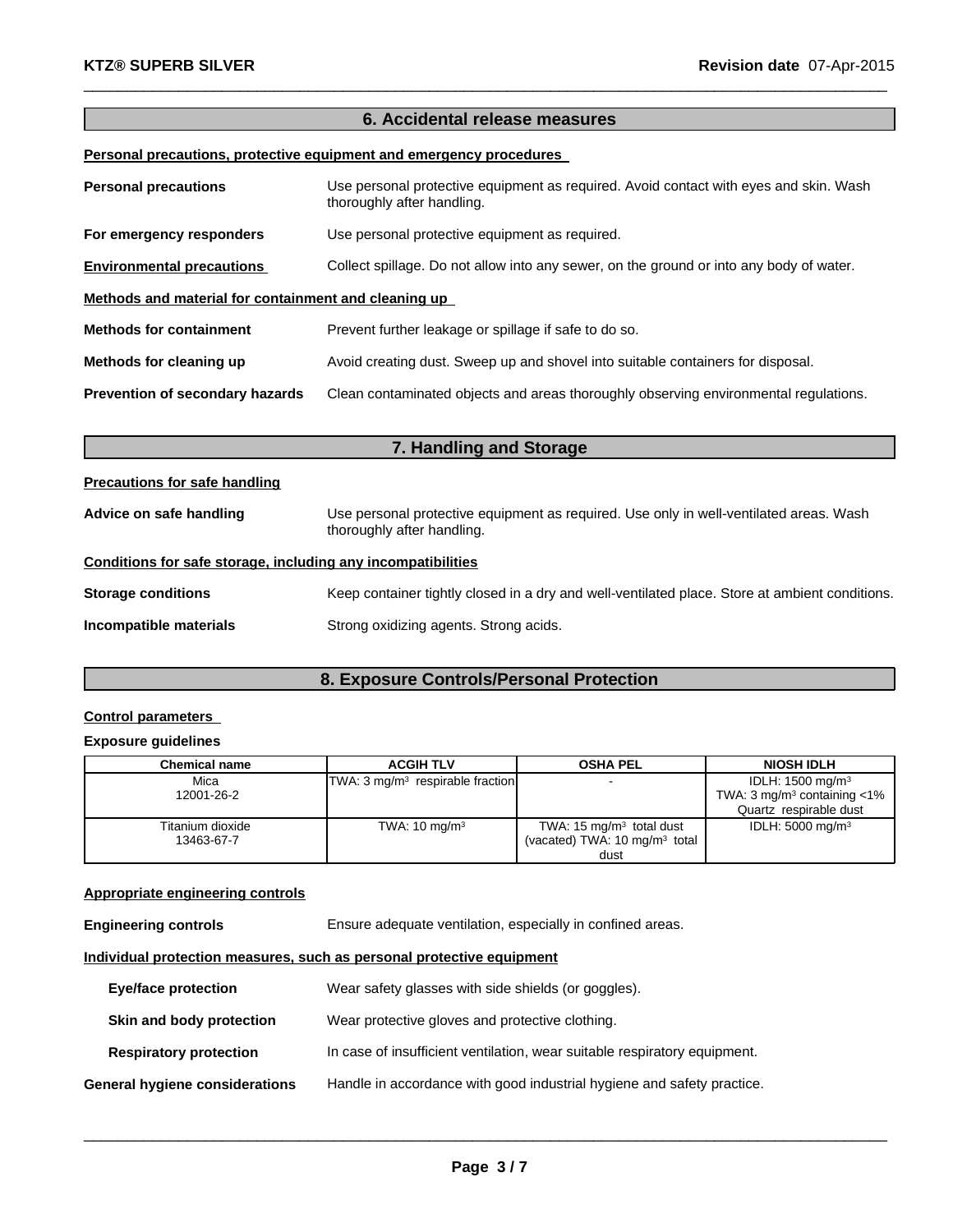# **9. Physical and Chemical Properties**

 $\_$  , and the set of the set of the set of the set of the set of the set of the set of the set of the set of the set of the set of the set of the set of the set of the set of the set of the set of the set of the set of th

## **Information on basic physical and chemical properties**

| <b>Physical state</b>               | Solid                    |                          |                          |
|-------------------------------------|--------------------------|--------------------------|--------------------------|
| Appearance                          | Powder                   | Odor                     | Odorless                 |
| Color                               | Silver-white             | <b>Odor threshold</b>    | No information available |
| <b>Property</b>                     | Values                   | Remarks •                |                          |
| рH                                  | $6 - 11$                 |                          |                          |
| <b>Melting point/freezing point</b> | > 1000 °C                |                          |                          |
| Boiling point / boiling range       |                          | No information available |                          |
| <b>Flash point</b>                  |                          | No information available |                          |
| <b>Evaporation rate</b>             |                          | No information available |                          |
| Flammability (solid, gas)           |                          | No information available |                          |
| <b>Flammability limit in air</b>    |                          |                          |                          |
| <b>Upper flammability limit</b>     |                          | No information available |                          |
| Lower flammability limit            |                          | No information available |                          |
| Vapor pressure                      |                          | No information available |                          |
| <b>Vapor density</b>                |                          | No information available |                          |
| <b>Specific gravity</b>             |                          | No information available |                          |
| <b>Water solubility</b>             | Insoluble in water       |                          |                          |
| Solubility in other solvents        |                          | No information available |                          |
| <b>Partition coefficient</b>        |                          | No information available |                          |
| <b>Autoignition temperature</b>     |                          | No information available |                          |
| <b>Decomposition temperature</b>    |                          | No information available |                          |
| <b>Kinematic viscosity</b>          |                          | No information available |                          |
| <b>Dynamic viscosity</b>            |                          | No information available |                          |
| <b>Explosive properties</b>         |                          | No information available |                          |
| <b>Oxidizing properties</b>         |                          | No information available |                          |
| <b>Other Information</b>            |                          |                          |                          |
| Softening point                     | No information available |                          |                          |
| Molecular weight                    | No information available |                          |                          |
| VOC content (%)                     | No information available |                          |                          |
| <b>Density</b>                      | No information available |                          |                          |
| <b>Bulk density</b>                 | No information available |                          |                          |

# **10. Stability and Reactivity**

#### **Reactivity** No data available

**Chemical stability** Stable under normal conditions.

**Possibility of hazardous reactions** None under normal processing.

**Hazardous polymerization** Hazardous polymerization does not occur.

**Conditions to avoid** None known.

**Incompatible materials** Strong oxidizing agents. Strong acids.

**Hazardous decomposition products**

None under normal use conditions.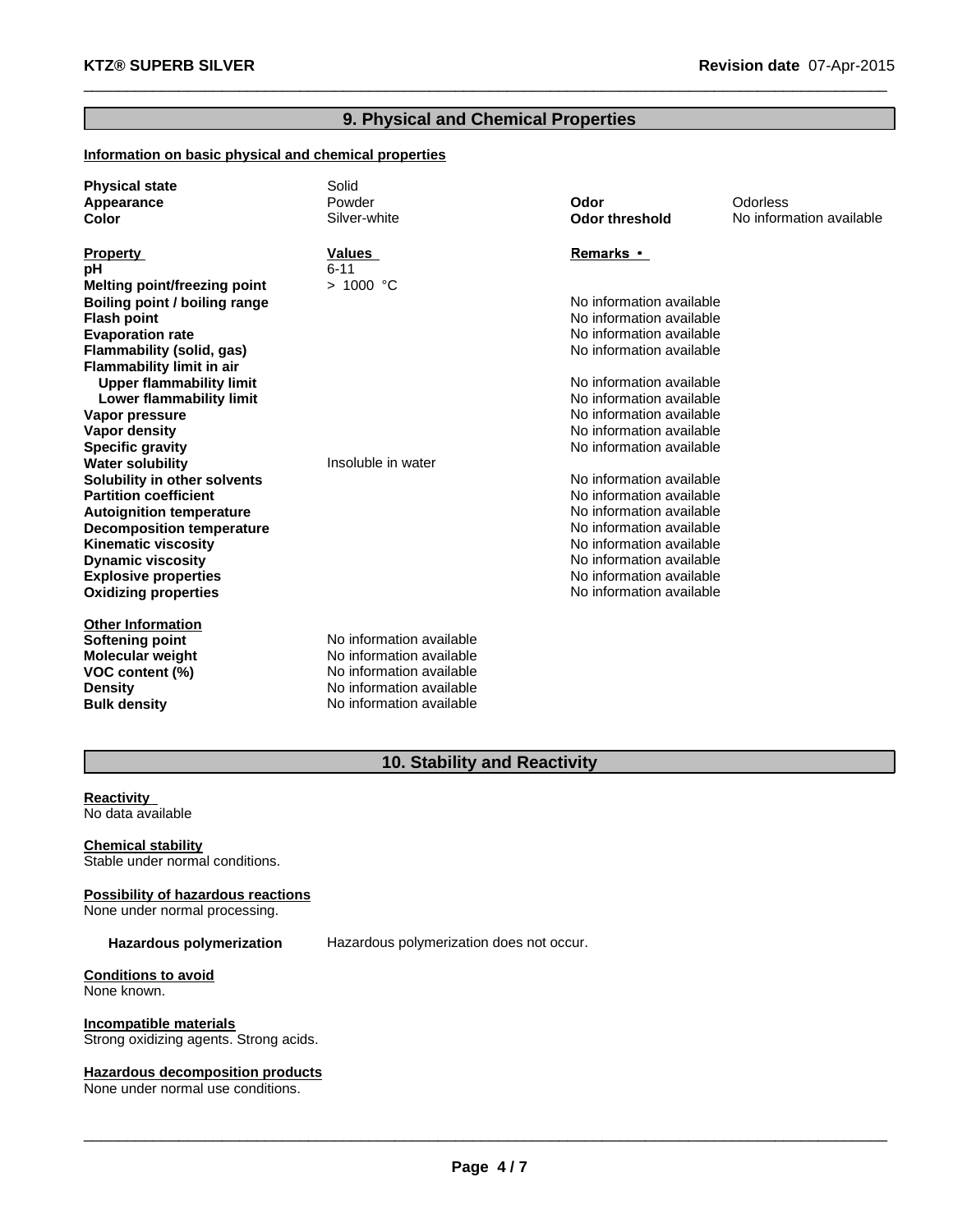# **11. Toxicological Information**

 $\_$  , and the set of the set of the set of the set of the set of the set of the set of the set of the set of the set of the set of the set of the set of the set of the set of the set of the set of the set of the set of th

## **Information on likely routes of exposure**

#### **Product information**

| <b>Inhalation</b>   | No data available. |
|---------------------|--------------------|
| Eye contact         | No data available. |
| <b>Skin contact</b> | No data available. |
| Ingestion           | No data available. |

#### **Component information**

| <b>Chemical name</b>           | Oral LD50          | <b>Dermal LD50</b> | <b>Inhalation LC50</b> |
|--------------------------------|--------------------|--------------------|------------------------|
| Titanium dioxide<br>13463-67-7 | Rat<br>10000 mg/kg |                    |                        |

## **Information on toxicological effects**

**Symptoms** No information available.

**Delayed and immediate effects as well as chronic effects from short and long-term exposure**

| <b>Skin corrosion/irritation</b>  | No information available.                                                                                                                                                |
|-----------------------------------|--------------------------------------------------------------------------------------------------------------------------------------------------------------------------|
| Serious eye damage/eye irritation | No information available.                                                                                                                                                |
| <b>Irritation</b>                 | No information available.                                                                                                                                                |
| <b>Corrosivity</b>                | No information available.                                                                                                                                                |
| <b>Sensitization</b>              | No information available.                                                                                                                                                |
| Germ cell mutagenicity            | No information available.                                                                                                                                                |
| Carcinogenicity                   | This product contains one or more substances which are classified by IARC as<br>carcinogenic to humans (Group I), probably carcinogenic to humans (Group 2A) or possibly |

carcinogenic to humans (Group 2B).

| <b>Chemical name</b>    | <b>ACGIH</b> | <b>IARC</b> | .<br>. .<br>. | <b>OSHA</b> |
|-------------------------|--------------|-------------|---------------|-------------|
| $-$<br>Titanium dioxide |              | 2B<br>Group |               |             |
| 13463-67-7              |              |             |               |             |

*Group 2B - Possibly Carcinogenic to Humans*

*X - Present*

| <b>Reproductive toxicity</b>    | No information available. |
|---------------------------------|---------------------------|
| <b>Developmental toxicity</b>   | No information available. |
| <b>Teratogenicity</b>           | No information available. |
| <b>STOT - single exposure</b>   | No information available. |
| <b>STOT - repeated exposure</b> | No information available. |
| <b>Aspiration hazard</b>        | No information available. |
|                                 |                           |

## **12. Ecological Information**

#### **Ecotoxicity** None known

#### **Persistence and degradability** No information available.

**Bioaccumulation** No information available.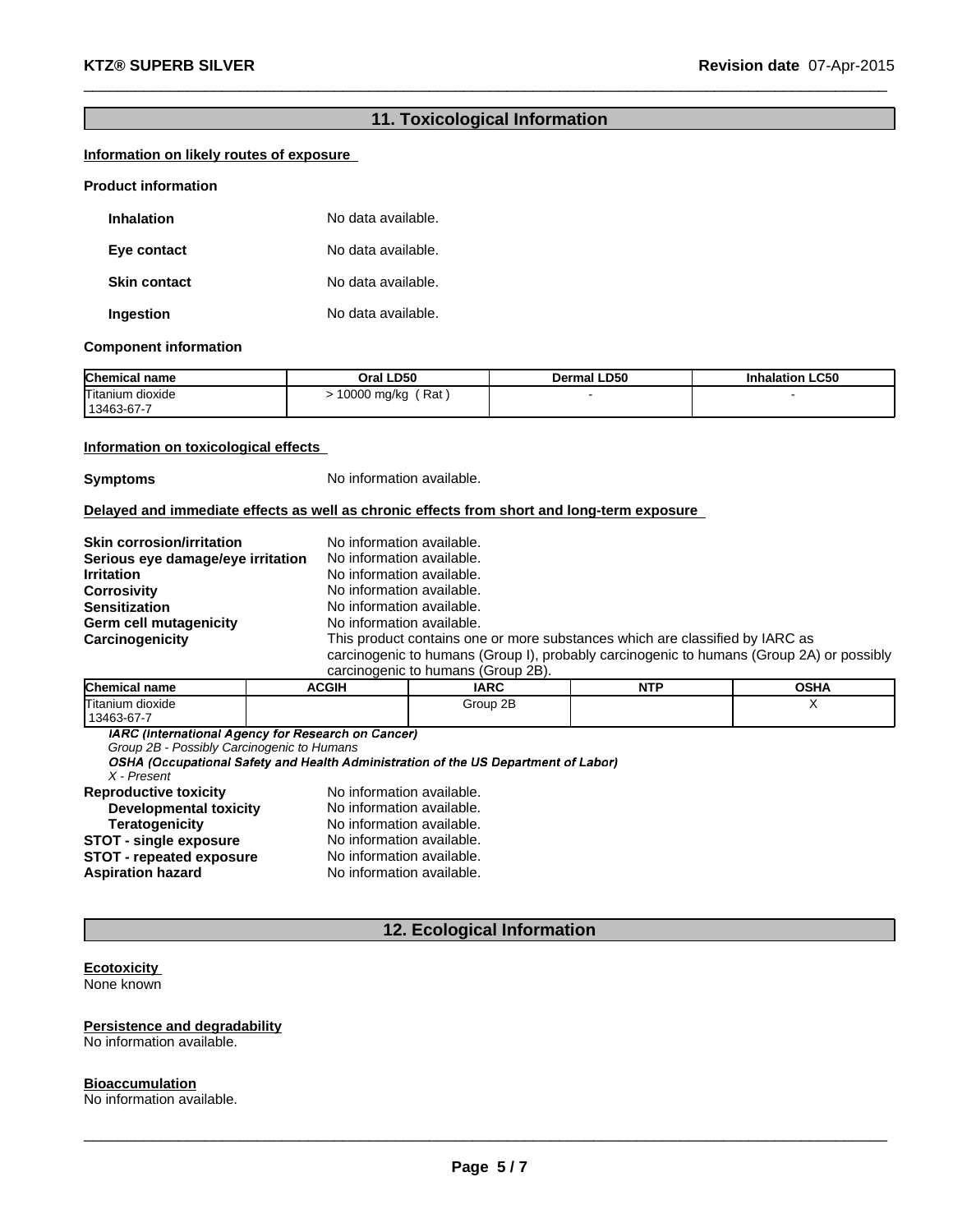**Other adverse effects** No information available

| <b>13. Disposal Considerations</b> |                                                                                                        |  |
|------------------------------------|--------------------------------------------------------------------------------------------------------|--|
| <b>Waste treatment methods</b>     |                                                                                                        |  |
| <b>Disposal of wastes</b>          | Disposal should be in accordance with applicable regional, national and local laws and<br>regulations. |  |
| <b>Contaminated packaging</b>      | Disposal should be in accordance with applicable regional, national and local laws and<br>regulations. |  |

 $\_$  , and the set of the set of the set of the set of the set of the set of the set of the set of the set of the set of the set of the set of the set of the set of the set of the set of the set of the set of the set of th

| 14. Transport Information |               |  |  |
|---------------------------|---------------|--|--|
| <b>DOT</b>                | Not regulated |  |  |
| ICAO (air)                | Not regulated |  |  |
| <b>IATA</b>               | Not regulated |  |  |
| <b>IMDG</b>               | Not regulated |  |  |
| RID                       | Not regulated |  |  |
| <b>ADR</b>                | Not regulated |  |  |
|                           |               |  |  |

## **15. Regulatory information**

| <b>International inventories</b> |          |
|----------------------------------|----------|
| <b>TSCA</b>                      | Complies |
| <b>DSL/NDSL</b>                  | Complies |
| <b>EINECS/ELINCS</b>             | Complies |
| <b>ENCS</b>                      | Complies |
| <b>IECSC</b>                     | Complies |
| <b>KECL</b>                      | Complies |
| <b>PICCS</b>                     | Complies |
| <b>AICS</b>                      | Complies |

**Legend:**

**TSCA** - United States Toxic Substances Control Act Section 8(b) Inventory

**DSL/NDSL** - Canadian Domestic Substances List/Non-Domestic Substances List

**EINECS/ELINCS** - European Inventory of Existing Chemical Substances/European List of Notified Chemical Substances

**ENCS** - Japan Existing and New Chemical Substances

**IECSC** - China Inventory of Existing Chemical Substances

**KECL** - Korean Existing and Evaluated Chemical Substances

**PICCS** - Philippines Inventory of Chemicals and Chemical Substances

**AICS** - Australian Inventory of Chemical Substances

## **US Federal Regulations**

### **SARA 313**

Section 313 of Title III of the Superfund Amendments and Reauthorization Act of 1986 (SARA). This product does not contain any chemicals which are subject to the reporting requirements of the Act and Title 40 of the Code of Federal Regulations, Part 372

 $\_$  ,  $\_$  ,  $\_$  ,  $\_$  ,  $\_$  ,  $\_$  ,  $\_$  ,  $\_$  ,  $\_$  ,  $\_$  ,  $\_$  ,  $\_$  ,  $\_$  ,  $\_$  ,  $\_$  ,  $\_$  ,  $\_$  ,  $\_$  ,  $\_$  ,  $\_$  ,  $\_$  ,  $\_$  ,  $\_$  ,  $\_$  ,  $\_$  ,  $\_$  ,  $\_$  ,  $\_$  ,  $\_$  ,  $\_$  ,  $\_$  ,  $\_$  ,  $\_$  ,  $\_$  ,  $\_$  ,  $\_$  ,  $\_$  ,